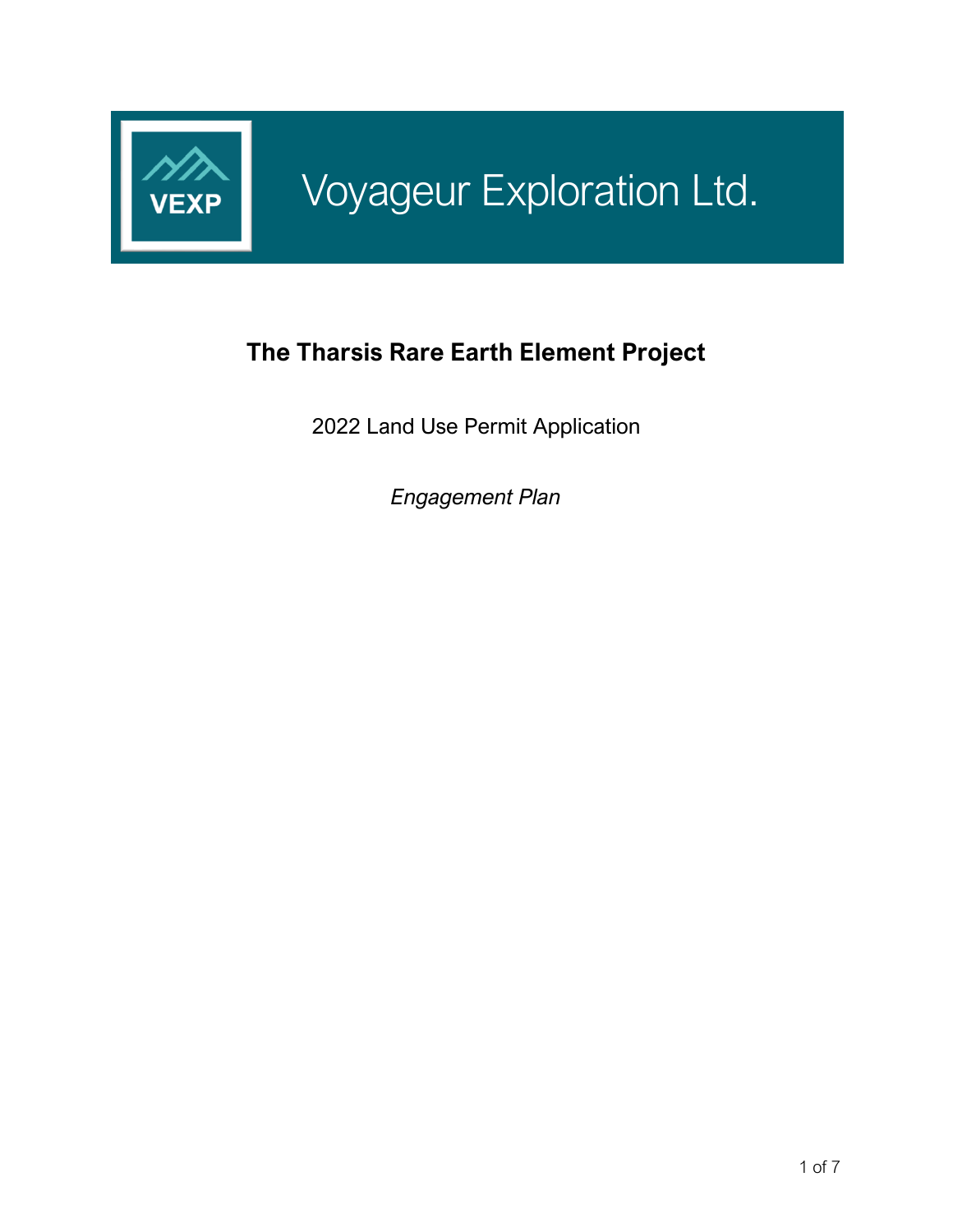# **Table of Contents**

 $\frac{\sqrt{2}}{\sqrt{2}}$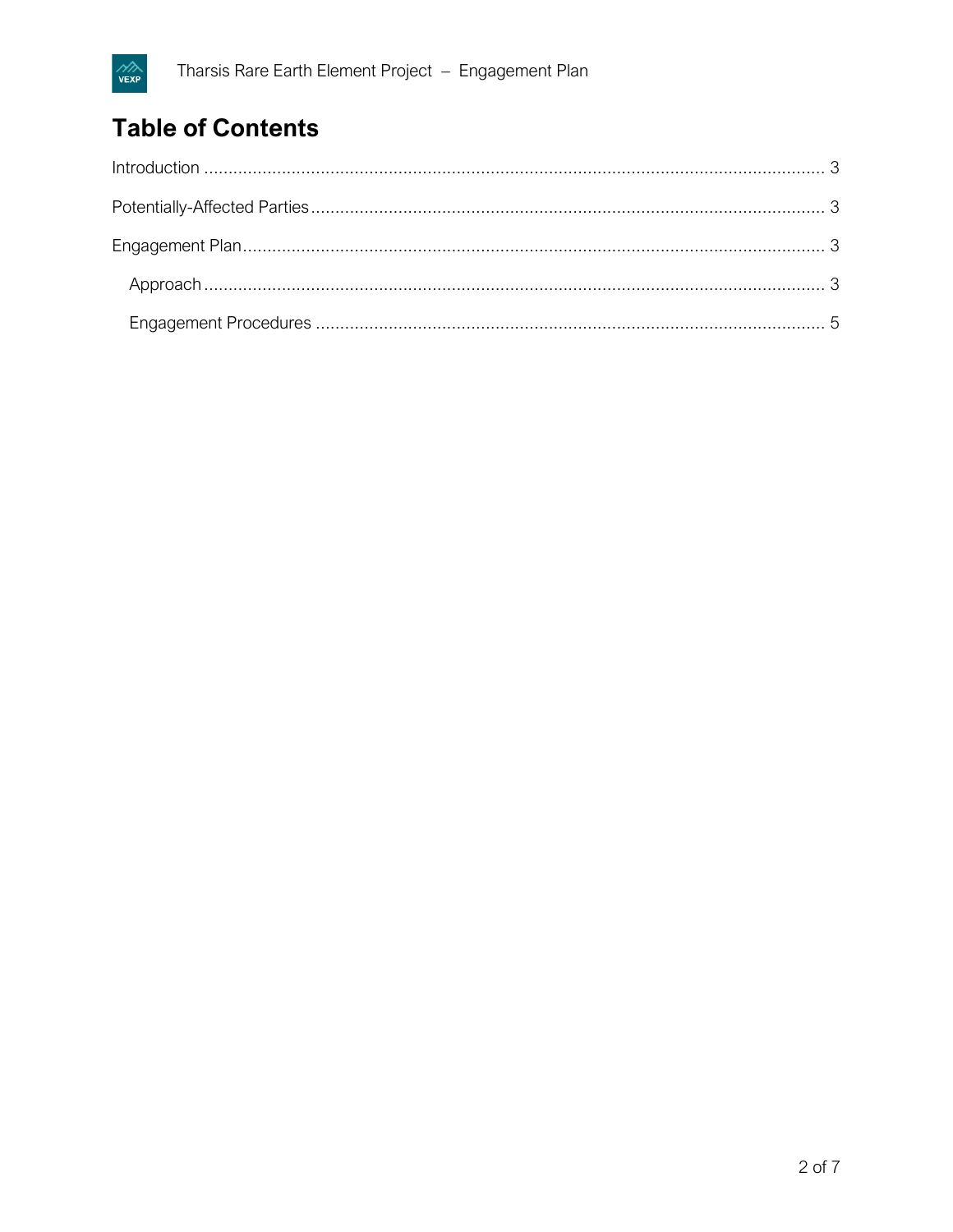### <span id="page-2-0"></span>**Introduction**

╱╱╱∧<br>VEXP

Voyageur Exploration Ltd. ("Voyageur") was established in July 2018 as a Canadian-based mineral exploration company. Engagement with local communities is a top priority for VEXP and the company believes that strong relationships with local communities is the only way to have a successful longterm project. This inaugural version of the Engagement Plan for the Tharsis project is for submittal with the Land Use Permit application being submitted March 2022 and has been composed with heavy reliance on the *Engagement Guidelines for Applicants and Holders of Water Licences* and Land Use Permits from the Land and Water Boards of the Mackenzie Valley ("Engagement Guideline"). This is a living document that will be regularly reviewed and updated as feedback and experience from our engagement dictates.

## <span id="page-2-1"></span>**Potentially-Affected Parties**

Through the Resource Pathfinders at the Government of Northwest Territories and the Regulatory Manager at the Wek'èezhìi Land and Water Board, the following parties have been identified as being potentially-affected by the potential work done at the Tharsis Property:

- Tłicho Government
- Akaitcho Dene First Nation
- Yellowknives Dene First Nation
- Deninu Kué First Nation
- Łútsël K'é Dene First Nation
- Kitikmeot Inuit Association
- North Slave Métis Alliance

We understand that this list may not be exhaustive and may need to be updated as the project progresses and additional parties are identified.

### <span id="page-2-2"></span>**Engagement Plan**

### <span id="page-2-3"></span>Approach

Voyageur uses the Engagement Guideline definitions for this document. Therefore, engagement is defined as:

"The communication and outreach activities a Proponent undertakes with affected parties prior to and during the operation of a Project"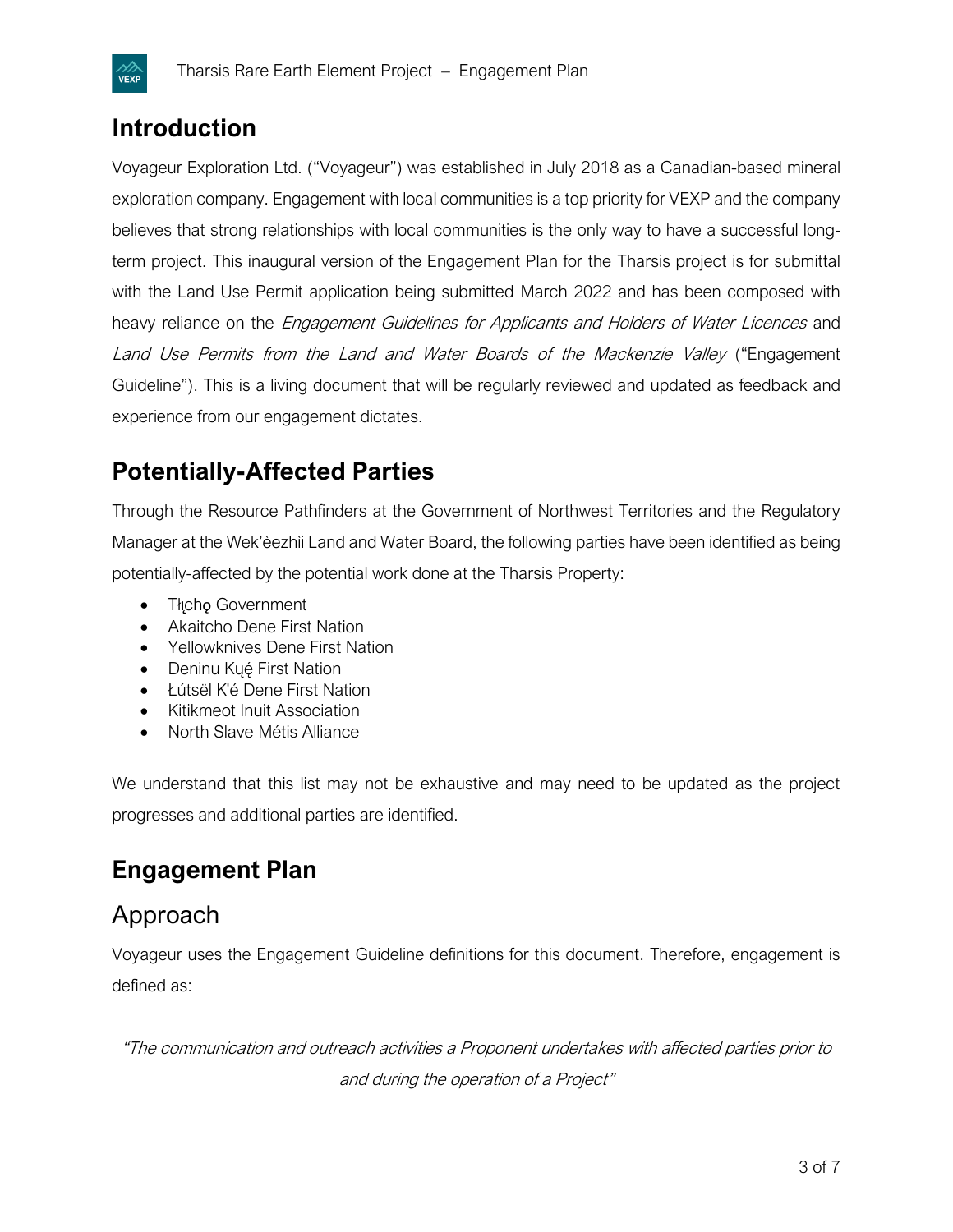

As the Tharsis Project is in the infancy of its lifespan, we do not wish to inundate the parties with information but rather want to ensure that this Engagement reflects the scale, location and nature of the proposed activities. Our common goals of this Engagement process are to: (1) share information about Tharsis to help parties develop an understanding of the project, (2) gather feedback throughout the engagement process on issues of concern, (3) work towards building relationships between Voyageur and all parties in the area; and, (4) gain an understanding of the social, cultural and environmental conditions in the area in order to adapt and improve the Tharsis Project in response.

Table 1 presents the methods of engagement and when they are to be applied. The method by which Voyageur will engage potentially-affected Parties varies depending on the nature of the communication and the preferred engagement approaches of each party. While an in-person meeting is often the best way to communicate ideas, the events of the COVID-19 pandemic have taught us that this method may not always work and can lead to engagement fatigue for all parties involved.

| <b>Engagement Type</b>          | <b>Examples</b>                                                                             | Application                                                                                                                                                                                     |  |
|---------------------------------|---------------------------------------------------------------------------------------------|-------------------------------------------------------------------------------------------------------------------------------------------------------------------------------------------------|--|
| <b>Written Notification</b>     | Letter, Email.                                                                              | Requests to meet in-person,<br>minor insignificant updates,<br>follow up to face-to-face<br>meetings.                                                                                           |  |
| Face-to-Face Meeting            | Virtual meeting (e.g.,<br>Zoom, Skype, Teams), in-<br>person meeting, telephone<br>meeting. | Discussing and attempting to<br>resolve any issues, updates to<br>program that involve significant<br>explanation.                                                                              |  |
| <b>Community Public Meeting</b> | Informal public meeting<br>where everyone in the<br>community is invited to<br>attend.      | Discussing the project when<br>broader community input is<br>required. If the project grows to<br>the point of requiring a Type A<br>Water Licence, or at the<br>direction of Thcho Government. |  |
| Site Visit                      |                                                                                             | As appropriate and requested<br>by Parties.                                                                                                                                                     |  |
| Workshop                        |                                                                                             | When information needs to be<br>shared with many people or<br>technical issues arise that are<br>best discussed with all relevant<br>parties present.                                           |  |

#### Table 1 Methods of engagement.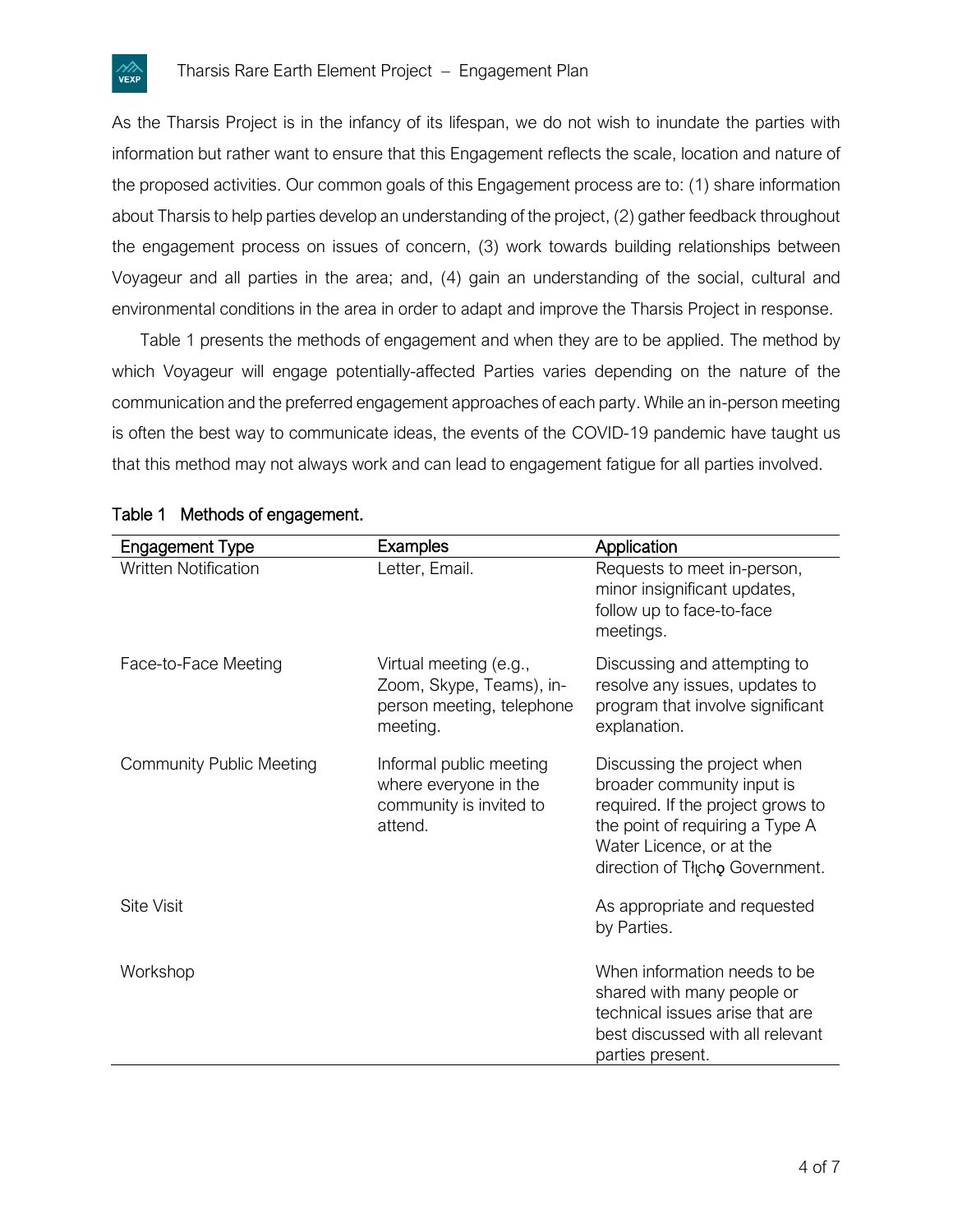#### <span id="page-4-0"></span>Engagement Procedures

Table 2 presents details on the specific engagement triggers. When engaging with affected Parties, it is important that information is accurately captured and responded to in a timely manner. In the event of a dispute, opposing opinions and concerns must be recorded and tracked. While engaging with Indigenous Government and community responses, all comments and questions will be recorded and addressed by Voyageur, usually during the teleconference, meeting, or workshop. In cases where this is not possible, Voyageur is committed to providing responses at the earliest opportunity. Depending on the nature of the question or request, the response provided may be in writing, during a follow-up meeting, or in some other form. In the event of a dispute between Voyageur and a potentially affected Party, Voyageur is committed to meet and discuss the matter in order to resolve the dispute. These discussions may progress from operational and project staff to senior management as Voyageur works to resolve the outstanding issue. If it is not possible to resolve the dispute, Voyageur will note the disagreement in the Engagement Log.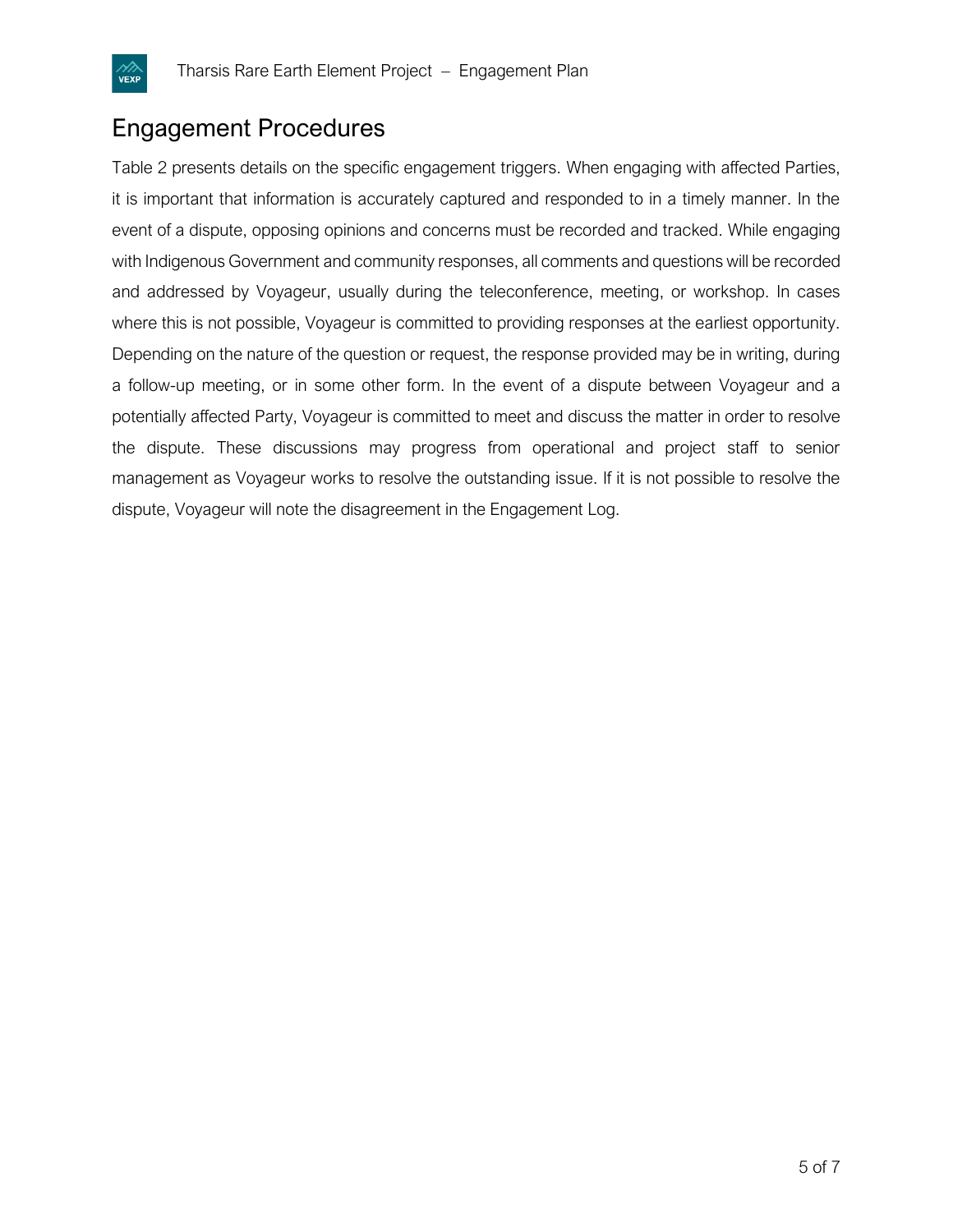#### Table 2 Specific engagement triggers.

| <b>Engagement Trigger</b>                                                                                                                                                   | Purpose                                                                                                                                         | <b>Typical Methods</b>                                            | <b>Typical Participants</b>                                                                                     |  |  |  |
|-----------------------------------------------------------------------------------------------------------------------------------------------------------------------------|-------------------------------------------------------------------------------------------------------------------------------------------------|-------------------------------------------------------------------|-----------------------------------------------------------------------------------------------------------------|--|--|--|
| All Affected Parties                                                                                                                                                        |                                                                                                                                                 |                                                                   |                                                                                                                 |  |  |  |
| Regular meeting annually (to bi-<br>annually as project evolves)<br>between Voyageur senior<br>management and Indigenous<br>Government/Community<br>Leadership and members. | Input into the operations at the<br>Tharsis project. Provide update<br>of activities as required<br>(completed and planned).                    | Face-to-face meeting<br>Community public meeting                  | Community leaders<br>$\bullet$<br>Community members                                                             |  |  |  |
| Application for new Land Use<br>Permit or Water Use License.                                                                                                                | Prior to application engagement<br>allows discussion of concerns<br>and answer and record any<br>questions. Opportunity for<br>community input. | Face-to-face meeting<br>Community public meeting<br>(as required) | Community leaders<br>Community members<br>Community technical staff<br>Additional local land users              |  |  |  |
| Indigenous Government or<br>Community requests for<br>engagement.                                                                                                           | Respond to Indigenous<br>Government or Community<br>requests for engagement.                                                                    | As appropriate to request                                         | As appropriate to request                                                                                       |  |  |  |
| Indigenous Government or<br>Community request to adhere<br>to Indigenous Government/<br>Community-developed<br>Engagement Plans.                                            | Adhere to Indigenous<br>Government/Community-<br>developed Engagement Plans<br>as requested.                                                    | As appropriate to request                                         | As appropriate to request                                                                                       |  |  |  |
| Project-based changes<br>(determining drill locations,<br>changes in project design,<br>updates to plans).                                                                  | Ensure all parties are aware of<br>any changes and allow<br>opportunity to provide input or<br>ask questions as required.                       | Written notification<br>Face-to-face meeting<br>$\bullet$         | Community leaders<br>$\bullet$<br>Community members<br>Community technical staff<br>Additional local land users |  |  |  |